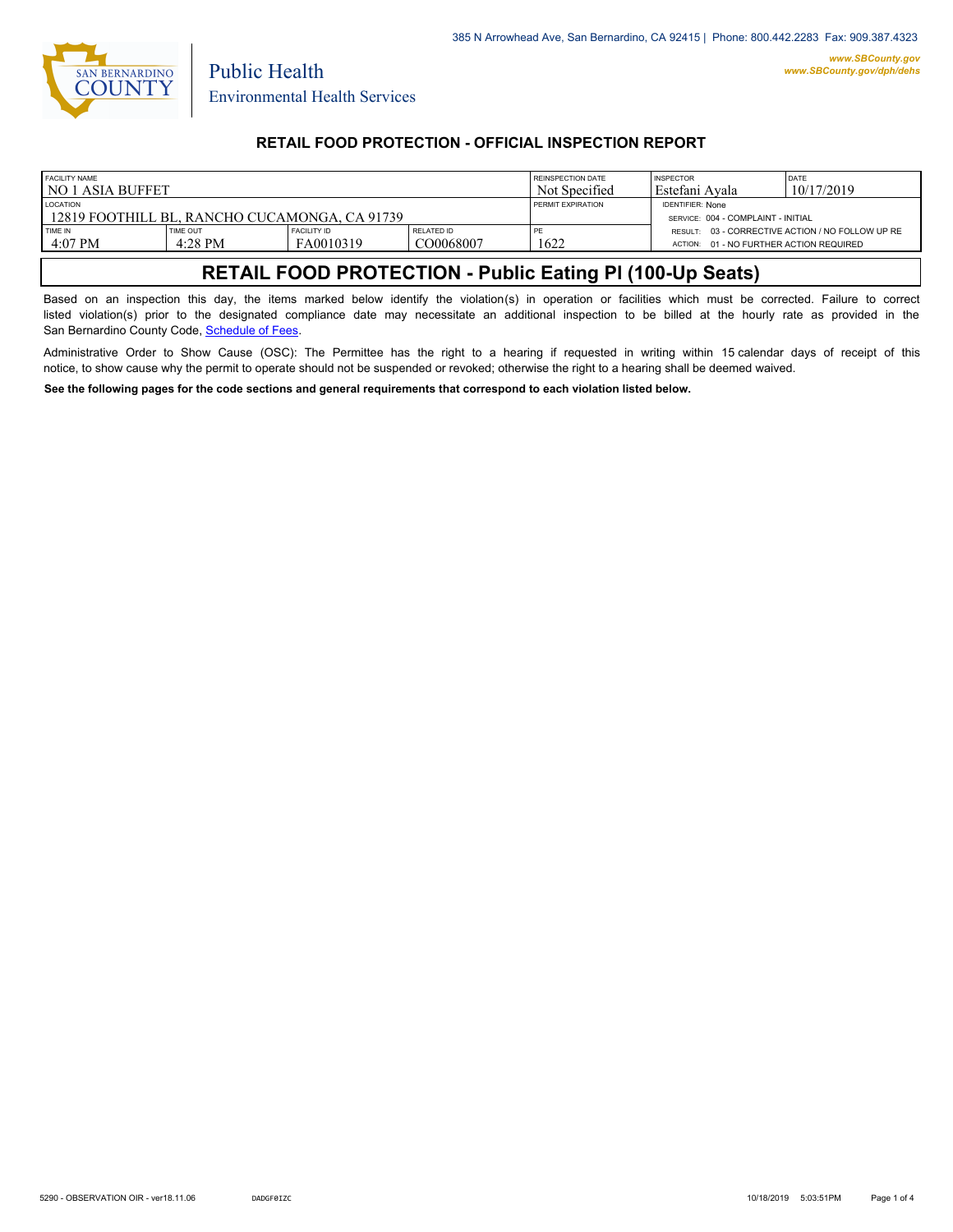

Environmental Health Services

Public Health

## **RETAIL FOOD PROTECTION - OFFICIAL INSPECTION REPORT**

| <b>FACILITY NAME</b>                                              | DATE                                    |
|-------------------------------------------------------------------|-----------------------------------------|
| <b>NO 1 ASIA BUFFET</b>                                           | 10/17/2019                              |
| LOCATION<br>12819 FOOTHILL BL.<br>CA 91739<br>, RANCHO CUCAMONGA, | <b>INSPECTOR</b><br>Avala<br>Estefani z |

 **16K997 Foodborne Illness Complaint Inspection**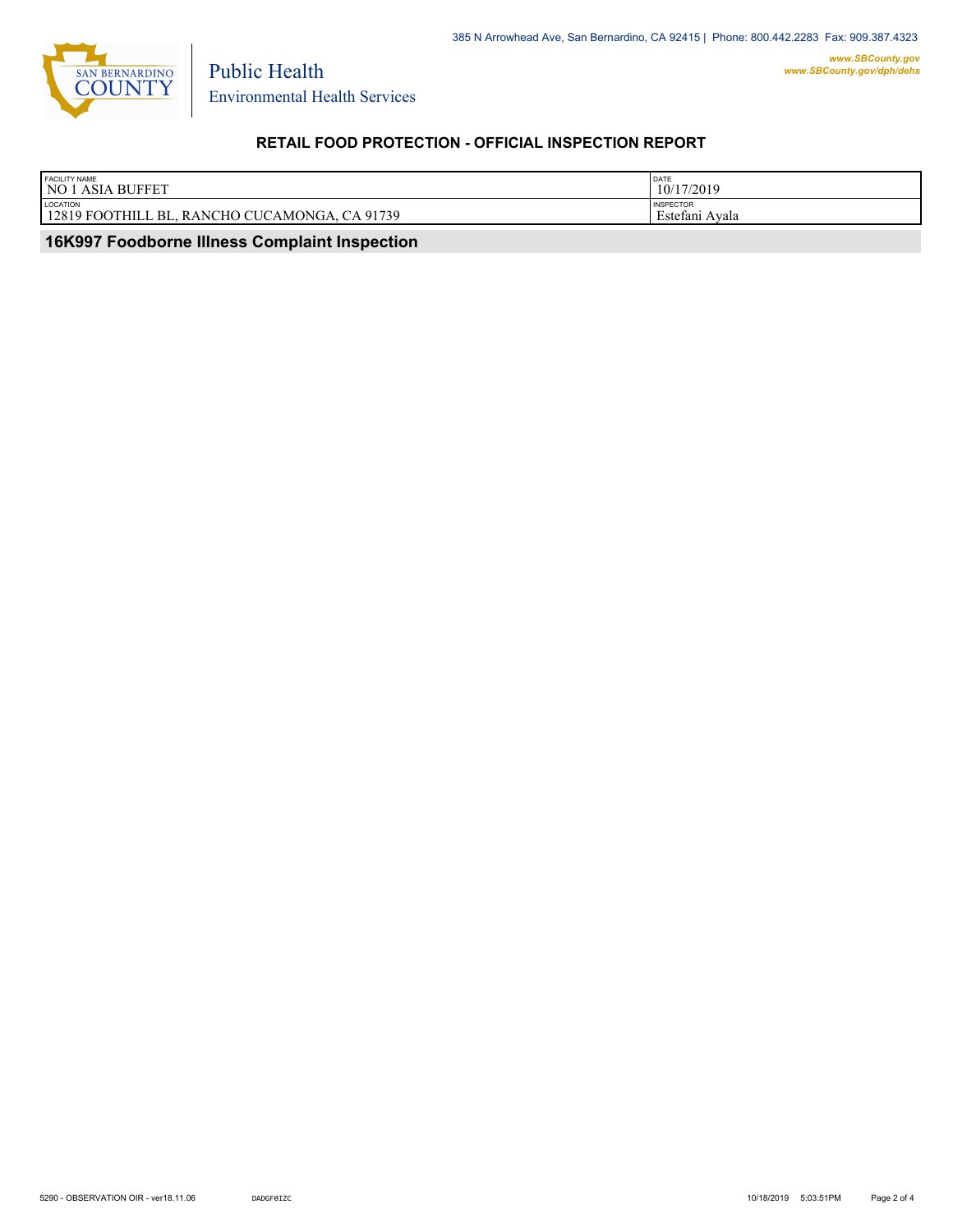

Public Health

#### **RETAIL FOOD PROTECTION - OFFICIAL INSPECTION REPORT**

| <b>FACILITY NAME</b><br><b>NO 1 ASIA BUFFET</b>           | DATE<br>10/17/2019                                                                                                                                                                                                                                                                                                                                                                                                     |  |  |  |  |
|-----------------------------------------------------------|------------------------------------------------------------------------------------------------------------------------------------------------------------------------------------------------------------------------------------------------------------------------------------------------------------------------------------------------------------------------------------------------------------------------|--|--|--|--|
| LOCATION<br>12819 FOOTHILL BL, RANCHO CUCAMONGA, CA 91739 | <b>INSPECTOR</b><br>Estefani Avala                                                                                                                                                                                                                                                                                                                                                                                     |  |  |  |  |
| <b>Compliance Date: Not Specified</b>                     | <b>Inspector Comments:</b> The purpose of this visit was to conduct a Food Bourne illness investigation.                                                                                                                                                                                                                                                                                                               |  |  |  |  |
| Reference - HSC                                           | FBI INVESTIGATION:<br>This summary epidemiological investigation is being conducted as a result of an alleged foodborne illness,<br>complaint #CO0068007 wherein three (3) individual reported illness after consuming a meal.                                                                                                                                                                                         |  |  |  |  |
|                                                           | -AS PER COMPLAINANT: Family and complainant ate at this facility and became sick approximately 10 hours<br>after consuming shrimp, crab, and fish.                                                                                                                                                                                                                                                                     |  |  |  |  |
|                                                           | Number of sick persons: 3<br>Symptoms: Fever, Nausea, Vomiting<br>* Suspect meal consisted of: shrimp, crab, and fish<br>* Date of meal consumed: 10/12/19<br>* Time of meal consumed: 6pm<br>* Incubation time: approximately 10 hours                                                                                                                                                                                |  |  |  |  |
|                                                           | The General Manager was interviewed and the following information was provided and /or observed:<br>Facility information:<br>* Facility aware of this complaint: No<br>* Other foodborne illness complaints received by this facility: Manager not aware of any other complaints.                                                                                                                                      |  |  |  |  |
|                                                           | Health/Habits of Employee(s) Preparing Suspect Food:<br>* Signs of employee's eating/drinking: Not observed this date<br>* Tobacco usage: Not observed this date<br>* Dirty outer garments: Not observed this date                                                                                                                                                                                                     |  |  |  |  |
|                                                           | NOTE: The Person-In-Charge shall notify this Agency when he or she is aware that two or more food<br>employees are concurrently experiencing symptoms associated with an acute gastrointestinal illness (California<br>Retail Food Code, Section 113949.5).                                                                                                                                                            |  |  |  |  |
|                                                           | Handwashing:<br>* Handwashing sinks/supplies: Hand soap and Hand towels observed at all hand sinks in the kitchen.<br>-Water temperature: 120 F at all sinks (Adjustable faucets).<br>* Restroom handwashing sinks/supplies: Toilet paper was not observed in employee restroom on this date.<br>Water temperature: 120 F+_ at the Restroom hand sinks (Adjustable).<br>* Adequate handwashing practices observed: Yes |  |  |  |  |
|                                                           | Sanitizing Procedures & Chemical Storage:<br>* 3-compartment sink sanitizer level: not observed<br>* Wiping towels sanitizer level: 200 ppm of chlorine<br>* Chemicals stored separate from food and/or food contact surfaces: Yes                                                                                                                                                                                     |  |  |  |  |
|                                                           | Food Storage & Utensils/Equipment:<br>* Food stored properly: No. (see violation 16C030)<br>* Approved equipment/utensils used: Yes                                                                                                                                                                                                                                                                                    |  |  |  |  |
|                                                           | Preparation Details of Suspect Food(s):<br>* Name of food(s) and ingredients / Preparation details: Unknown. Fish, crab, and shrimp is served at this<br>facility in many ways. All meat is either fried or steam then held at the buiffet line.                                                                                                                                                                       |  |  |  |  |
|                                                           | * Number of meals sold containing the suspect food: Unknown<br>* Holding temperature(s) of suspect food(s): All fish, crab, and shrimp in cold holding units were measured at 41<br>F.<br>All fish, crab, and shrimp measured at the buffet line were measured at 140 F.                                                                                                                                               |  |  |  |  |
|                                                           |                                                                                                                                                                                                                                                                                                                                                                                                                        |  |  |  |  |

FINDINGS:

On this date I spoke to the Manager- who stated that he had not heard of this complaint. He stated that no employees have recently reported sick.

THE MANAGER WAS INTERVIEWED AND STATED THAT FOLLOWING:

- Manager stated that the main food distribution company for this facility has not recently changed at this facility.